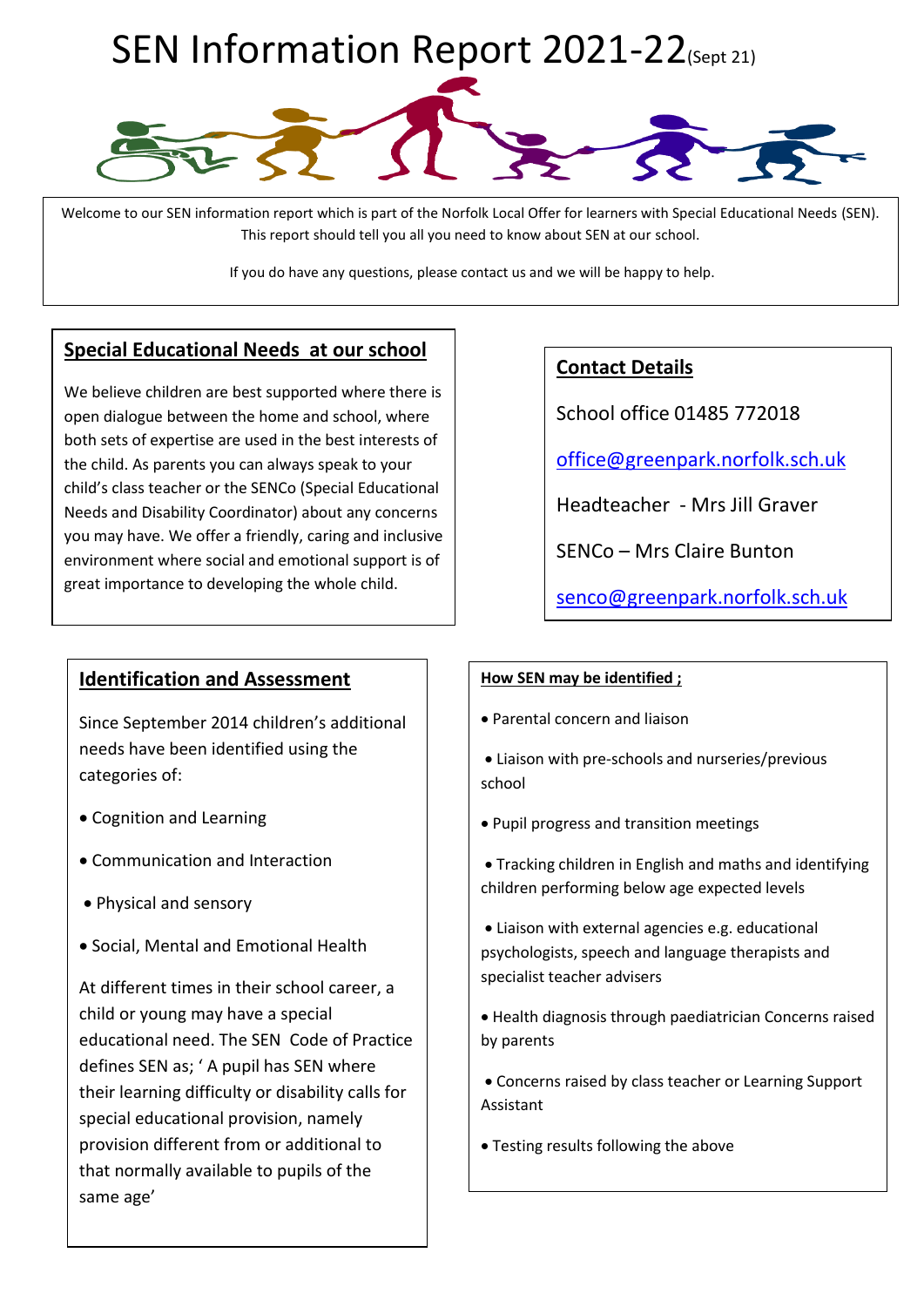

### **Making the right provision**

The school works with parents, the SENCo and other professionals to ensure the child has access to the correct provision to support their SEN.

The school uses cycles of 'Assess, Plan, Do, Review' , this is a graduated approach to supporting SEN pupils in school . For children working ' pre key stage on not engaged in subject specific learning, we incorporate the Engagement Model

[\(https://assets.publishing.service.gov.uk/government/uploads/system/uploads/attachment\\_data/file/90345](https://assets.publishing.service.gov.uk/government/uploads/system/uploads/attachment_data/file/903458/Engagement_Model_Guidance_2020.pdf) 8/Engagement Model Guidance 2020.pdf )as part of our APDR system.

The right approach for each child as an individual is considered (see child centred approach section). This may mean providing specific resources or teaching in a specific way. It may mean seeking external advice for more specific support .It may also mean seeking an appropriate placement at an alternative school where the child's needs can be fully met.

# **Staff skills and expertise**

Staff are aware of the four broad areas of need,

- Communication and Interaction
- Cognition and Learning
- Social, emotional and mental health difficulties
- Sensory and/ or physical needs

Staff have access to regular CPD and can also request training / information on specific needs as and when the need arises. Support and interventions are reviewed to ensure effectiveness and to ensure they are fit for purpose.

# **EHCPs**

Following on from in school support and assessments and seeking external advice, if a child requires more support than is readily available, the school may apply for an Education, Health and Care Plan. For further information on EHCPs please contact the SENCo.

# **Equipment and Facilities**

If appropriate, specialist equipment is purchased either through the school SEN budget or through specialist grant / high needs funding from the local authority. Will endeavour to provide specialist equipment and work with health professionals such as occupational therapists and physio therapists.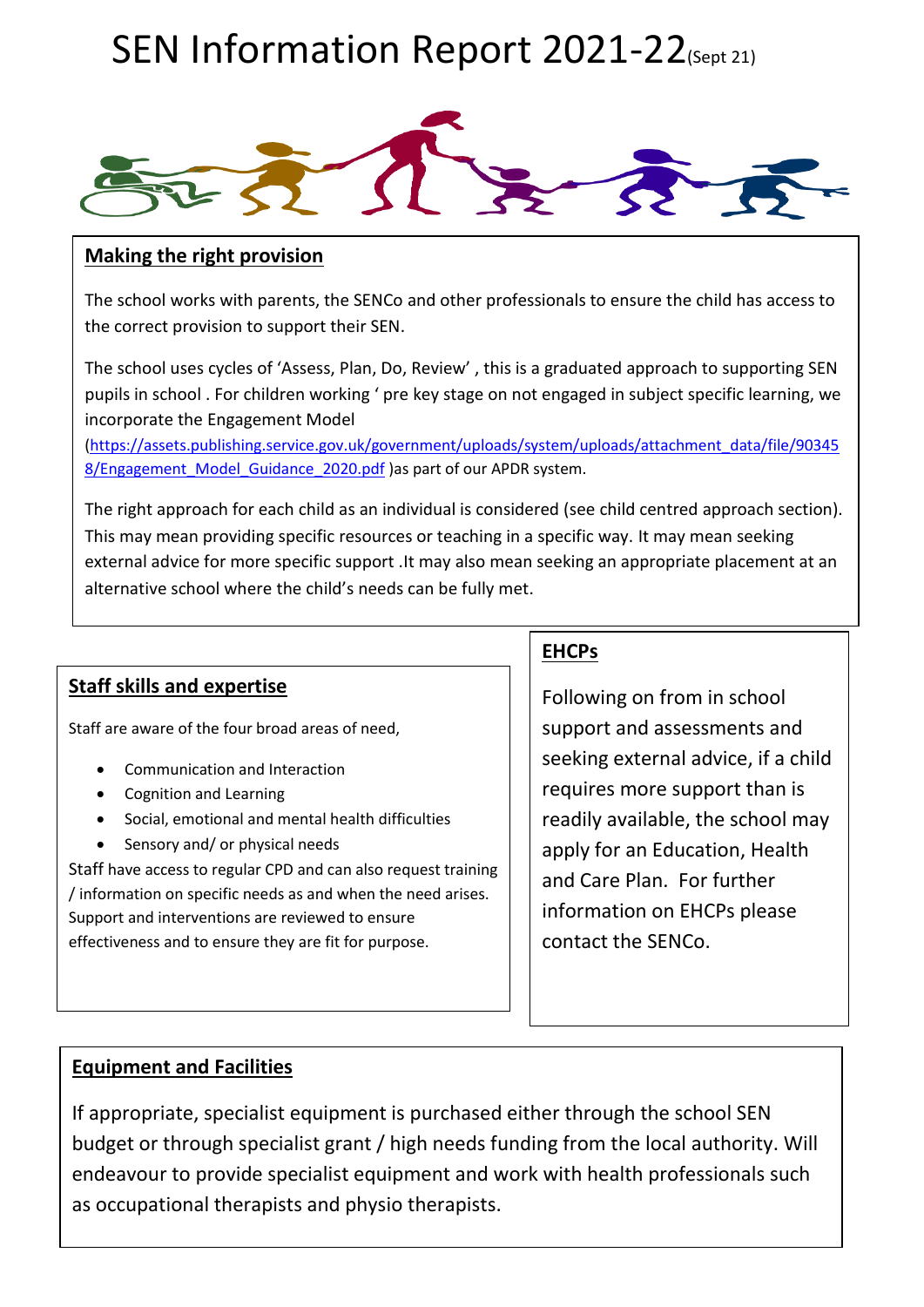

### **Working in partnership with parents**

The school will inform parents and seek permission where necessary, if they are making any special educational provision for their child. This does not include day to day teaching such a differentiation. Parents should be aware if their child is;

- Identified as having SEN
- Receiving intervention or additional support for their identified need
- Being supported by external professionals
- Subject to observation or assessments in relation to their SEN

The school will meet with parents as and when necessary regarding their SEN, this should be additional to the usual parents evening meetings. Parents should be aware of any targets / desired outcomes for their child and should be kept informed at each stage. Any parental concerns around SEN should first be shared with the class teacher who will then inform the SENCo. Parents can also meet with the SENCo to address and needs or concerns.

#### **Looked after children**

The school supports LAC with special education needs through the PEP process. LAC pupils with additional needs will have appropriate target.

Any funding from the PEP can also be used to support the pupil as necessary. Targets are reviewed at least termly to determine progress and the next level of support

#### **Working with children through a child centred approach**

A child centred approach means using the child as the starting point for lesson plans and for developing curriculum. It is important that the staff get to know the child and know of any special interests they may have. These interests can then be used access learning.

Please do share any information about your child that may be useful with the SENCO or class teacher.

### **Transition**

Arrangements are made at all points of transition , this could be moving from class to class at the end of each school year , or between key stages or even between schools .

The class teacher and/or SENCo will meet with the receiving school or teacher / SENCO to ensure all records are passed on. There will also be discussion about the child's needs and an exchange of information around what works well for the child in order to make the process as smooth as possible.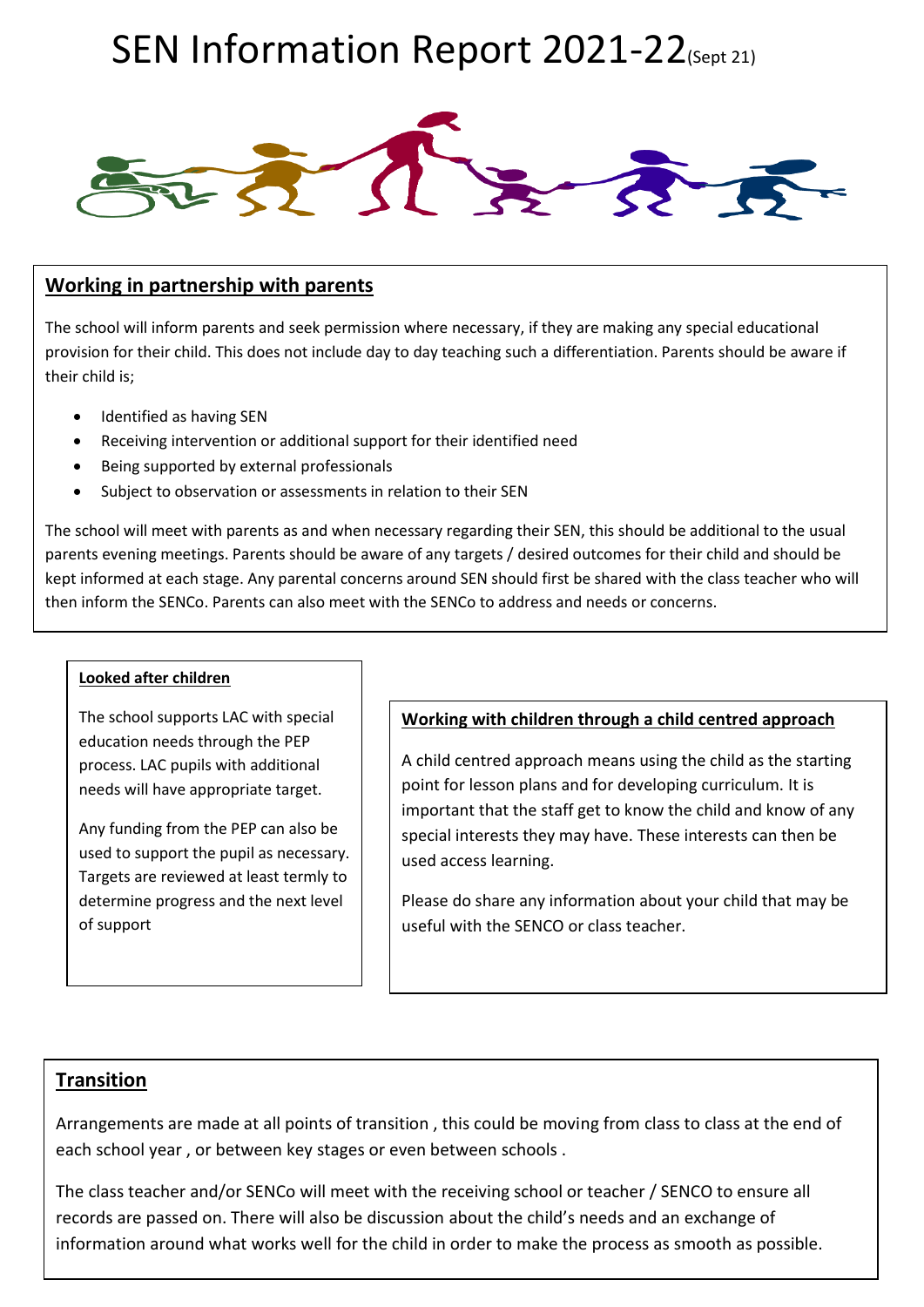

### **Working with other services**

The school works with other services to support children with SEN and to gain advice and information. Services include;

- EPSS
- Dyslexia Outreach Service
- School 2 School
- Speech and Language Therapist

## **Supporting SEMH**

The school has a family support advisor and a pastoral team who work across the school and nursery.

Our family support advisor works with families to support with external issues which may be affecting the SEMH of the children in school. Following the Thrive approach we aim to develop confident and resilient children. The school also operates a nurture style provision where children can be supported in small groups and 1:1 to allow them time to develop necessary skills.

Should you have any concerns around mental health, please do speak to the SENCo or headteacher.

#### **Adapting the curriculum**

We ensure that staff are aware of pupil's individual needs and teach in a way that is appropriate for them. We make adaptations to ensure that all pupils have access to the school curriculum and school activities and support pupils to achieve their full potential despite any difficulty or disability they may have.

The curriculum can be adapted in many ways, here are some ways we may adapt the curriculum in school;

- Altering the way that instructions are presented
- Making adaptions to the physical or social environment
- Adapting materials or resources to suit the needs of the child
- Altering the level of support or supervision / assistance
- Modifying the process or task and managing expectation

This website contains some really useful information for teachers;

<http://blog.brookespublishing.com/5-types-of-instructional-adaptations-for-your-inclusive-classroom/>